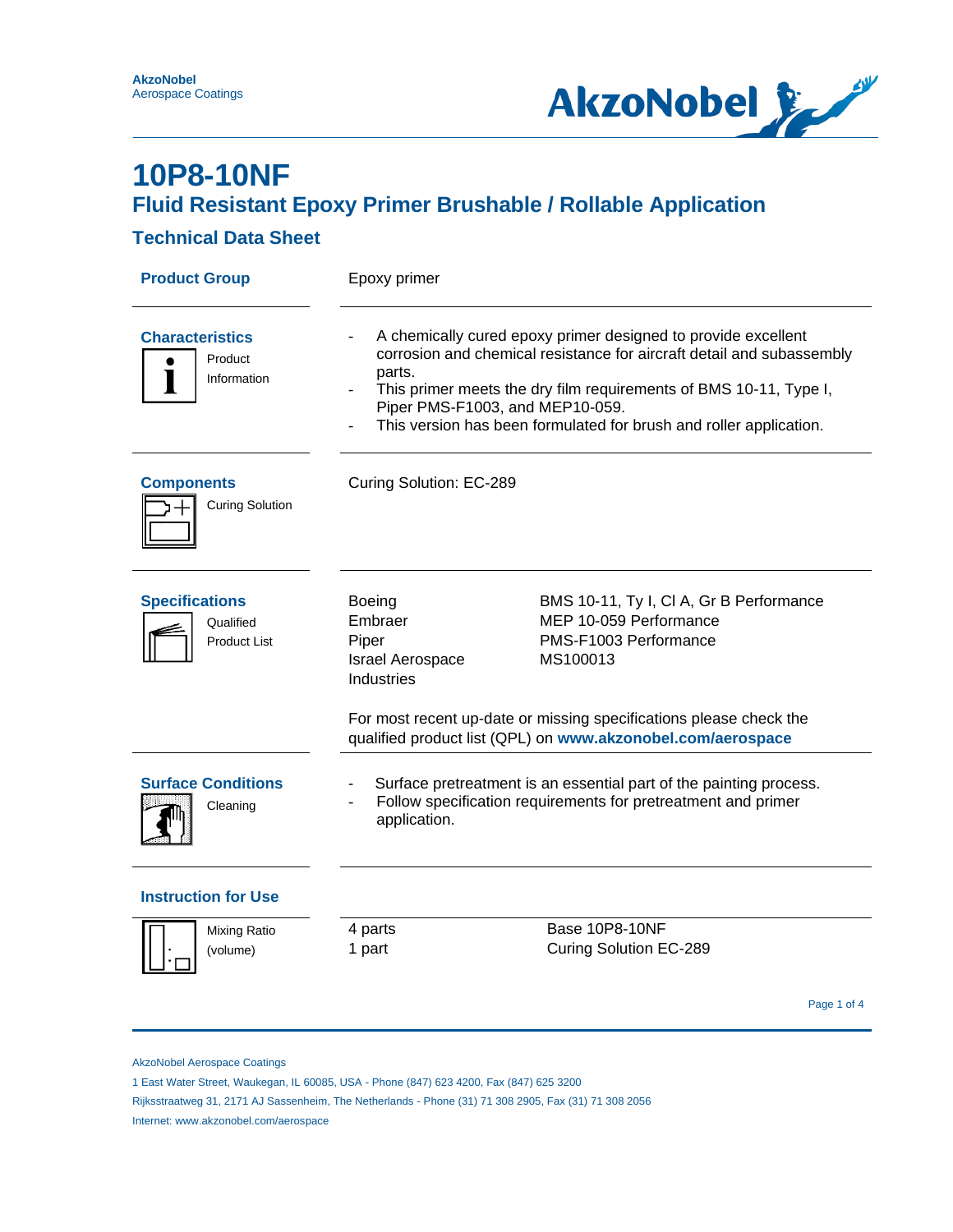

|                                                          | Stir or Shake until all pigment is uniformly dispersed before adding<br>curing solution.<br>Stir the catalyzed mixture thoroughly.                                                                                                                                                                                                                                                                              |  |  |
|----------------------------------------------------------|-----------------------------------------------------------------------------------------------------------------------------------------------------------------------------------------------------------------------------------------------------------------------------------------------------------------------------------------------------------------------------------------------------------------|--|--|
| <b>Induction Time</b>                                    | None                                                                                                                                                                                                                                                                                                                                                                                                            |  |  |
| Pot life<br>(25°C/77°F)                                  | 8 hours.                                                                                                                                                                                                                                                                                                                                                                                                        |  |  |
| Dry Film<br>$\mathbf{l}$ µm<br><b>Thickness</b><br>(DFT) | $20 - 30$ micron ( $\mu$ m)<br>$0.8 - 1.2$ mils                                                                                                                                                                                                                                                                                                                                                                 |  |  |
| <b>Application</b><br><b>Recommendations</b>             |                                                                                                                                                                                                                                                                                                                                                                                                                 |  |  |
| Conditions                                               | $15-35$ °C<br>Temperature:<br>$59-95$ °F<br>$35 - 75%$<br><b>Relative Humidity:</b>                                                                                                                                                                                                                                                                                                                             |  |  |
| Note                                                     | The quality of the application of all coatings will be influenced by the spray<br>equipment chosen and the temperature, humidity, and air flow of the paint<br>application area. When applying the product for the first time, it is<br>recommended that test panels be prepared in order to identify the best<br>equipment settings to be used in optimizing the performance and<br>appearance of the coating. |  |  |
| Equipment                                                | Foam roller recommended.<br>High quality natural bristle brush.<br>For woven fabric covers,<br>remove loose nap with<br>masking tape before using.                                                                                                                                                                                                                                                              |  |  |
|                                                          | Page 2 of 4                                                                                                                                                                                                                                                                                                                                                                                                     |  |  |

AkzoNobel Aerospace Coatings

1 East Water Street, Waukegan, IL 60085, USA - Phone (847) 623 4200, Fax (847) 625 3200

Rijksstraatweg 31, 2171 AJ Sassenheim, The Netherlands - Phone (31) 71 308 2905, Fax (31) 71 308 2056

Internet: www.akzonobel.com/aerospace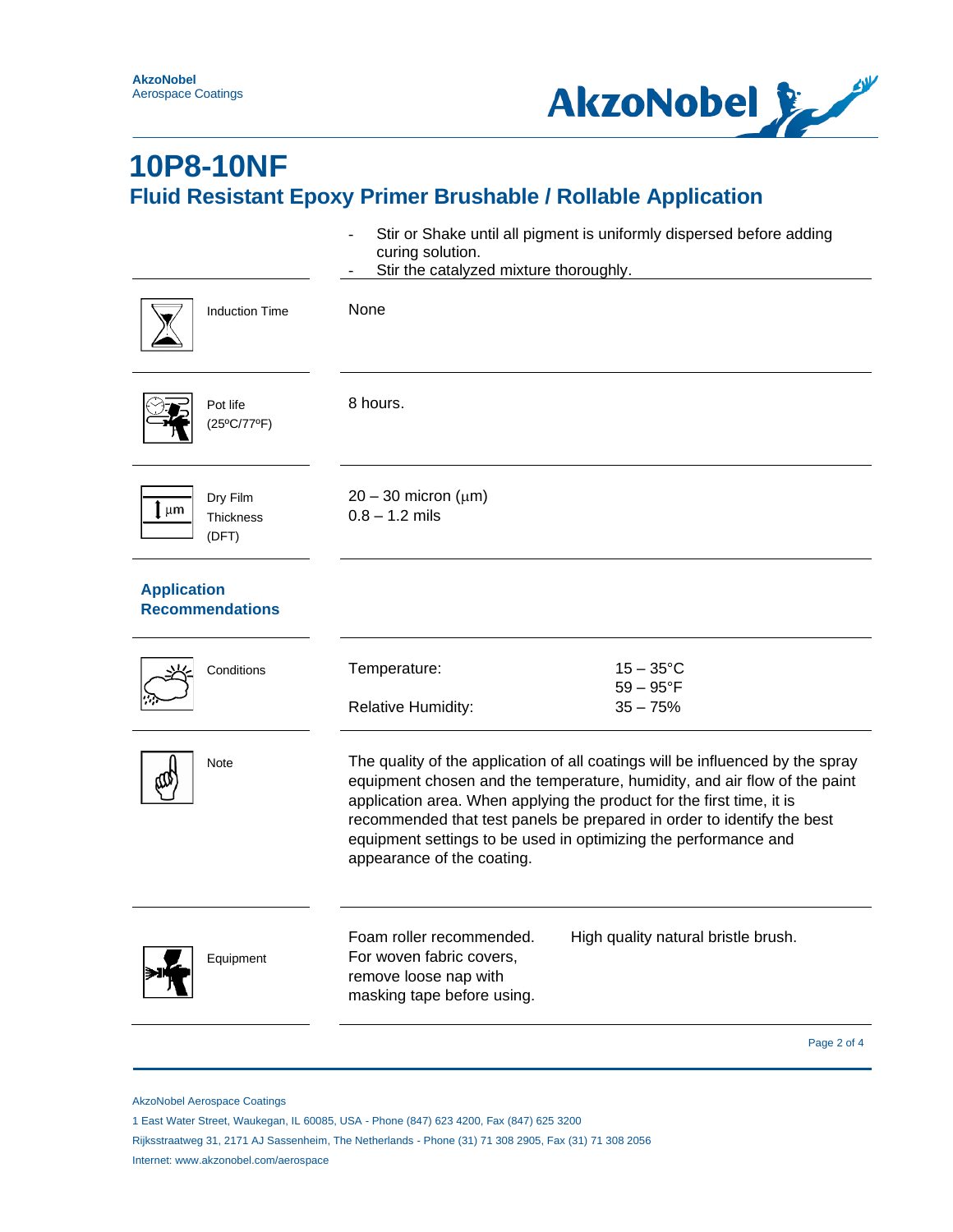

| Number of<br>Coats                                                                       | One coat to recommended dry film thickness.                                                                                                          |  |  |
|------------------------------------------------------------------------------------------|------------------------------------------------------------------------------------------------------------------------------------------------------|--|--|
| Cleaning of<br>Equipment                                                                 | MEK or TR-114                                                                                                                                        |  |  |
| <b>Physical Properties</b>                                                               |                                                                                                                                                      |  |  |
| <b>Drying Times</b><br>$(25 + - 2$ °C / 77<br>$+/- 2$ <sup>o</sup> F, 55 $+/-$<br>5% RH) | Dust Free<br>15 to 30 minutes<br><b>Tack Free</b><br>30 to 60 minutes<br>Dry through<br>4 hours maximum                                              |  |  |
| ,2<br>Theoretical<br>Coverage                                                            | 13.9 $m^2$ per liter ready to apply at 25 $\mu$ m dry film thickness<br>566 ft <sup>2</sup> per US gallon ready to apply at 1 mil dry film thickness |  |  |
| Dry Film Weight<br>um.                                                                   | 47.85 g/m <sup>2</sup> at 25.4 microns<br>.0098 pounds/ft <sup>2</sup> at 1 mil                                                                      |  |  |
| Volatile Organic<br>/O<br>Compounds                                                      | Max. 350 g/l (per U.S. calculations)<br>Max. 2.9 lb/gal                                                                                              |  |  |
| Gloss $(60°)$                                                                            | 10 maximum GU                                                                                                                                        |  |  |
| Color                                                                                    | Green BAC 452                                                                                                                                        |  |  |
|                                                                                          | Page 3 of 4                                                                                                                                          |  |  |

AkzoNobel Aerospace Coatings

1 East Water Street, Waukegan, IL 60085, USA - Phone (847) 623 4200, Fax (847) 625 3200

Rijksstraatweg 31, 2171 AJ Sassenheim, The Netherlands - Phone (31) 71 308 2905, Fax (31) 71 308 2056 Internet: www.akzonobel.com/aerospace